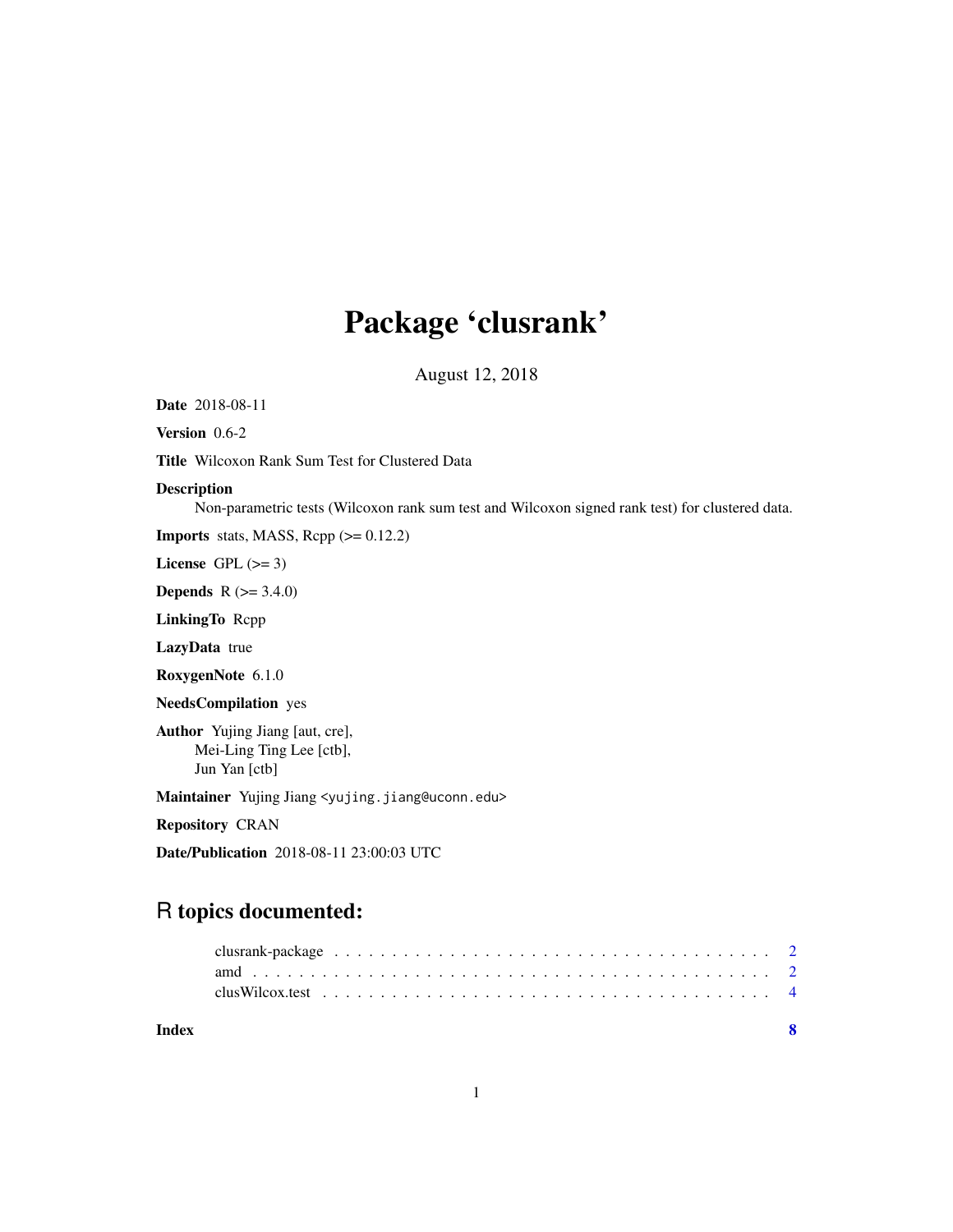<span id="page-1-0"></span>

#### Description

clusrank provides Wilcoxon rank-sum test and Wilcoxon sign-rank test for clustered data. For clustered rank-sum test, there are 3 methods: RGL, DS and DD. For clustered signed-rank test, there are 2 methods: RGL and DS. The two tests are unified with one single interface: [clusWilcox.test](#page-3-1). For details of the tests please look at the references below.

#### Author(s)

Maintainer: Yujing Jiang <yujing.jiang@uconn.edu>

Other contributors:

- Mei-Ling Ting Lee [contributor]
- Jun Yan [contributor]

#### References

Bernard Rosner, Robert J. Glynn, Mei-Ling T. Lee (2006) *The Wilcoxon Signed Rank Test for Paired Comparisons of Clustered Data*. Biometrics, 62, 185-192.

Bernard Rosner, Robert J. Glynn, Mei-Ling T. Lee (2003) *Incorporation of Clustering Effects for the Wilcoxon Rank Sum Test: A Large-Sample Approach*. Biometrics, 59, 1089-1098.

Bernard Rosner, Robert J. Glynn, Mei-Ling T. Lee (2006) *Extension of the Rank Sum Test for Clustered Data: Two-Group Comparisons with Group*. Biometrics, 62, 1251-1259.

Somnath Datta, Glen A. Satten (2005) *Rank-Sum Tests for Clustered Data*. Journal of the American Statistical Association, 100, 908-915.

Somath Datta, Glen A. Satten (2008) *A Signed-Rank test for Clustered Data*. Biometric, 64, 501- 507.

Sandipan Dutta, Somnath Datta (2015) *A Rank-Sum Test for Clustered Data When the Number of Subjects in a Group within a Cluster is Informative*. Biometrics, 72, 432-440.

amd *CARMS scores*

#### **Description**

A data set from a research on complement factor H R1210C rare variant and its associated phenotype. This data set contains Clinical Age-Related Maculopathy Staging (CARMS) scores from a total of 143 patients (283 eyes), including 62 patients with the rare variant, The data is from the lab of Dr. Johanna M. Seddon,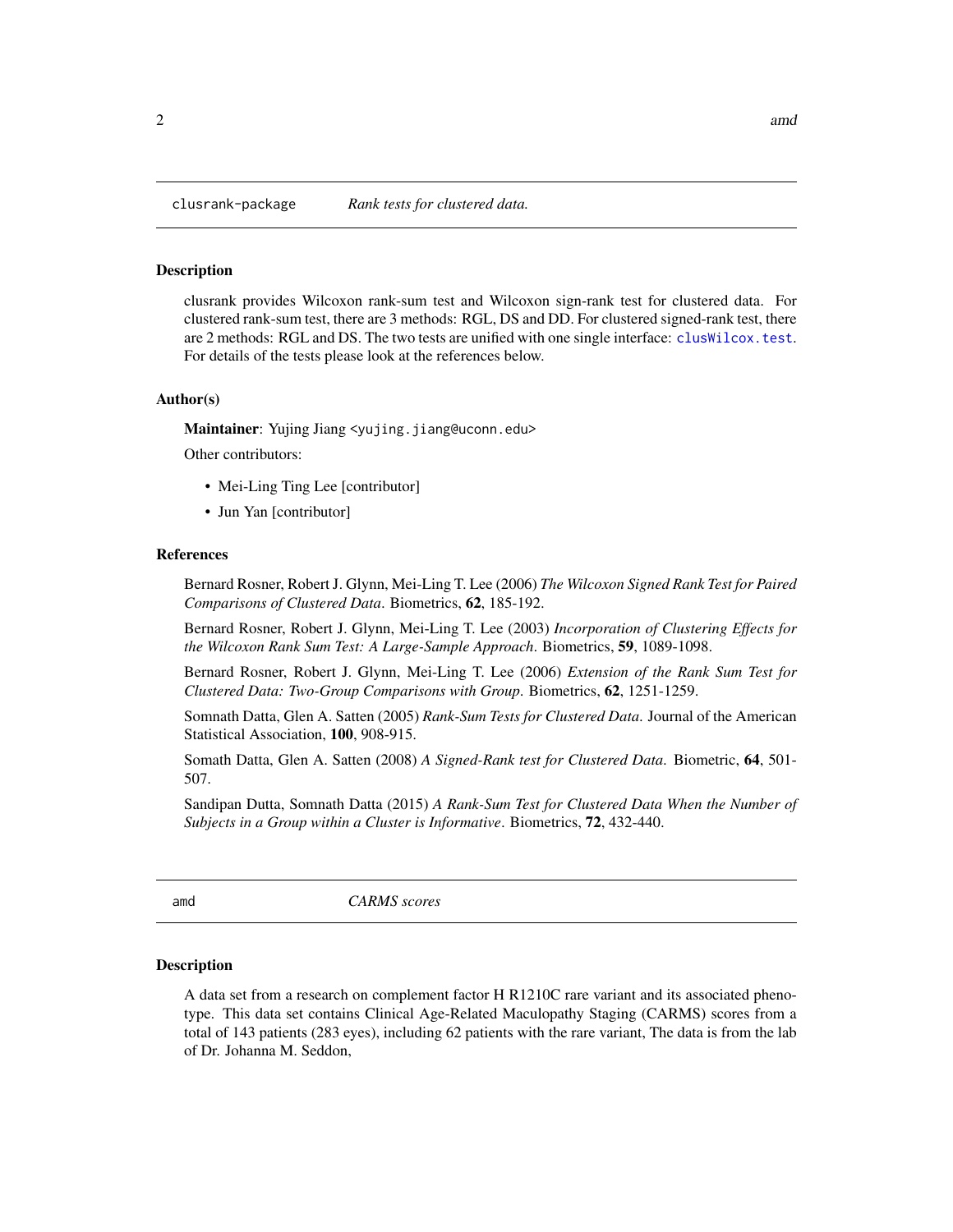amd 3

#### Format

A data frame with 283 rows and 7 variables.

- ID patient identifier
- Eye OD (right eye), OS(left eye)
- Variant 1: No R1210C Variant; 2: R1210C Variant
- CARMS Patient's last CARMS grade, related to age-related macular degeneration (AMD). 1: no AMD; 2: early AMD; 3: intermediate AMD; 4: geographic atroph(advanced dry); 5: neovascular disease (advanced wet)
- Age\_group 1: < 70 years; 2: 70 to 79.9 years; 3:  $> = 80$  years
- Sex 1: male; 2: female
- AgeSex 1: agegroup = 1, sex = 1; 2: agegroup = 2, sex = 1; 3: agegroup = 3, sex = 1; 4:  $a$ gegroup = 1, sex = 2; 5:  $a$ gegroup = 2, sex = 2; 6:  $a$ gegroup = 3, sex = 2;

#### **Note**

CARMS grades were assessed separately for the two advanced stages (4 and 5): 1. CARMS 1,2,3, and 4 was assessed; 2. CARMS 1,2,3, and 5 was assessed

#### Source

The data came from Seddon's lab.

#### References

Seddon JM, Sharma S, Adelman RA (2006) *Evaluation of the Clinical Age-related Maculopathy Staging System.* Ophthalmology, 113, 260-266.

Ferrara D, Seddon JM (2015) *Phenotypic characterization of complement factor H R1210C rare genetic variant in age-related macular degeneration* JAMA Ophthalmol, 2015 Apr 16. [http://](http://archopht.jamanetwork.com/article.aspx?articleid=2213742) [archopht.jamanetwork.com/article.aspx?articleid=2213742](http://archopht.jamanetwork.com/article.aspx?articleid=2213742).

#### Examples

```
data(amd)
clusWilcox.test(CARMS \sim Variant + cluster(ID), data = amd,
               subset = CARMS %in% c(1, 2, 3, 4), method = "rgl", alternative = "two")
clusWilcox.test(CARMS \sim Variant + cluster(ID), data = amd,
               subset = CARMS %in% c(1, 2, 3, 4), method = "ds", alternative = "two")
clusWilcox.test(CARMS ~ Variant + cluster(ID) + stratum(AgeSex), data = amd,
               subset = CARNS %in% c(1, 2, 3, 4), alternative = "two")
```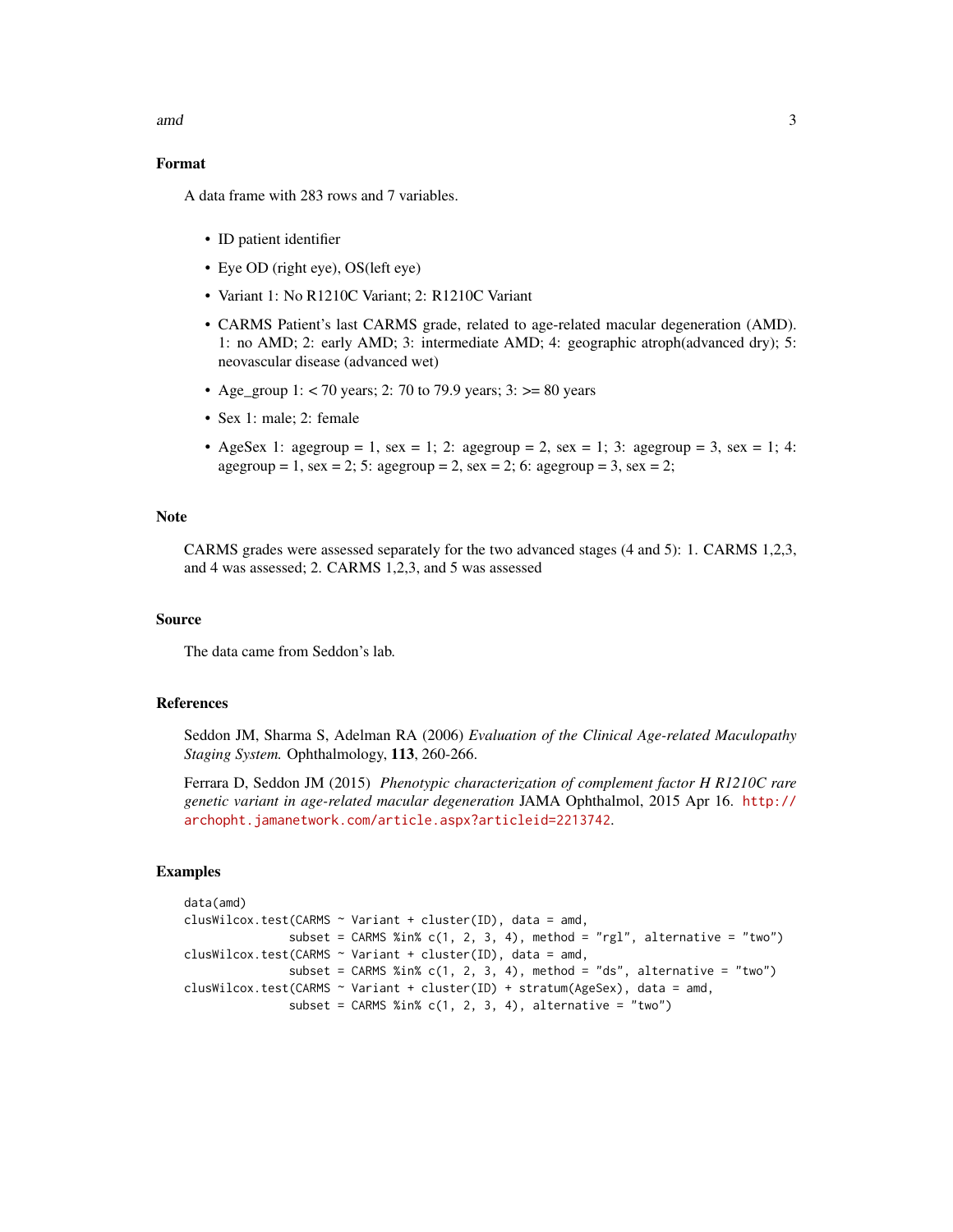<span id="page-3-1"></span><span id="page-3-0"></span>

#### Description

Performs one-sample and two-sample Wilcoxon test for clustered data on vectors of data.

#### Usage

```
clusWilcox.test(x, ...)
## S3 method for class 'formula'
clusWilcox.test(formula, data = parent.frame(),
  subset = NULL, na.action = na.omit, alternative = c("two.sided", "less",
  "greater"), mu = 0, paired = FALSE, exact = FALSE, B = 2000,
 method = c("rgl", "ds", "dd"), ...## Default S3 method:
clusWilcox.test(x, y = NULL, cluster = NULL,group = NULL, stratum = NULL, data = NULL,
 alternative = c("two-sided", "less", "greater"), mu = 0, paired = FALSE,
```
exact = FALSE,  $B = 2000$ , method = c("rgl", "ds", "dd"), ...)

#### Arguments

| $\mathsf{x}$ | A numeric vector of data values or a formula. Non-finite (e.g., infinite or miss-<br>ing) values will be omitted.                                                                                                                                                                                                   |
|--------------|---------------------------------------------------------------------------------------------------------------------------------------------------------------------------------------------------------------------------------------------------------------------------------------------------------------------|
| $\cdots$     | Further arguments to be passed to or from methods.                                                                                                                                                                                                                                                                  |
| formula      | A formula of the form 1 hs $\sim$ rhs where the 1 hs is the measurements and the<br>rhs is of the form group + cluster(x1) + stratum(x2) for clustered rank sum<br>test, where x1 and x2 are cluster id and stratum id in the data frame data. For<br>clustered signed rank test, the rhs only contains cluster x1. |
| data         | An optional data frame containing the variables.                                                                                                                                                                                                                                                                    |
| subset       | An optional vector specifying a subset of observations to be used.                                                                                                                                                                                                                                                  |
| na.action    | A function which indicates what should happen when the data contain NAs.<br>Defaults to getOption("na.action").                                                                                                                                                                                                     |
| alternative  | A character string specifying the alternative hypothesis, must be one of "two sided"<br>(default), "greater" or "less". You can specify just the initial letter.                                                                                                                                                    |
| mu           | A number specifying an optional parameter used to form the null hypothesis.<br>Default is 0. See 'Details'.                                                                                                                                                                                                         |
| paired       | A logical indicating whether you want a paired test.                                                                                                                                                                                                                                                                |
| exact        | A logical indicating if a permutation test is to be used. If it is set as FALSE,<br>then test based on large-sample theory is carried out. If it is set as TRUE, then a<br>permutation test is carried out. There are two available permutation tests: exact                                                        |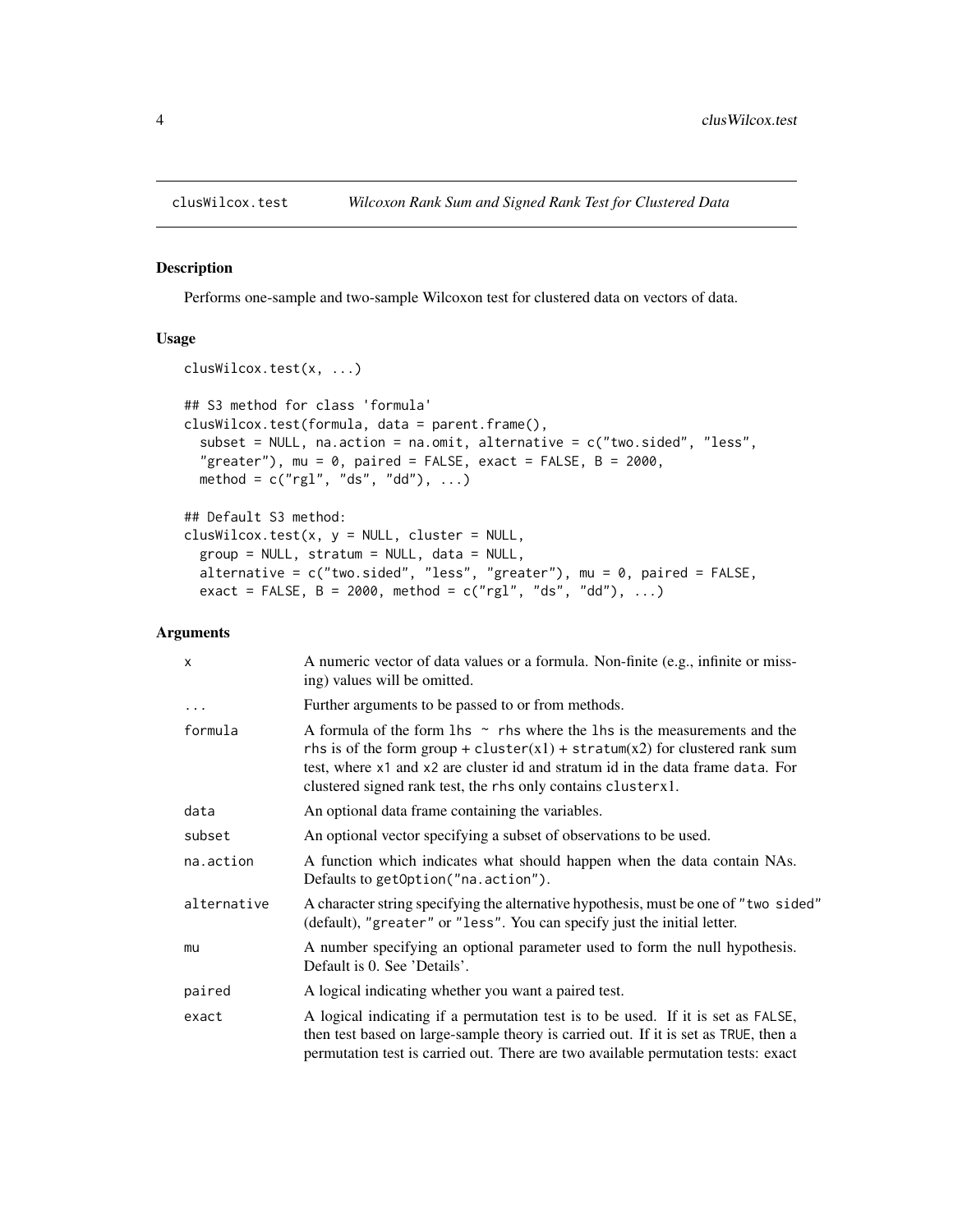|         | permutation test is available for rg1 signed rank test and rg1 rank sum test when<br>treatment is assigned at cluster level, random permutation test is available for all<br>tests. For more details look at the description of the argument B.                               |
|---------|-------------------------------------------------------------------------------------------------------------------------------------------------------------------------------------------------------------------------------------------------------------------------------|
| B       | An integer specifying the number of permutations if exact = TRUE. If $B = 0$ ,<br>then the test is the exact permutation test. If $B > 0$ , then an approximation to the<br>exact test with B random permutation. Default is set as 2000 to ran a random<br>permutation test. |
| method  | A character string specifying the method of clustered Wilcoxon rank test to be<br>use, should be one of "rg1" or "ds". For rank-sum test, the "dd" method is also<br>available.                                                                                               |
| у       | An optional numeric vector of data values, non-finite values will be omitted.                                                                                                                                                                                                 |
| cluster | An optional numeric vector of cluster id.                                                                                                                                                                                                                                     |
| group   | An optional numeric vector of treatment id.                                                                                                                                                                                                                                   |
| stratum | An optional numeric vector of stratum id. Only available for rg1 rank sum test<br>when treatment is assigned at cluster level.                                                                                                                                                |
|         |                                                                                                                                                                                                                                                                               |

#### Details

The formula interface is to both clustered signed rank test and clustered rank sum test.

The default of cluster id is that there is one member in each cluster. Both balanced data (identical cluster size) and unbalanced data (different cluster sizes) are supported in all tests provided in this package. For clustered rank sum test, the data can either have treatment assigned at cluster level or individual level.

If both x and y are given or only x is given and paired is TRUE, a clustered Wilcoxon signed rank test of the null that the distribution of  $x - y$  (paired sample) or of x (one sample) is symmetric about mu is performed.

Otherwise, if only  $x$  is given and paired is FALSE, a Wilcoxon rank sum test is performed. In this case, measurements from different treatment groups should be combined in x and the group variable is required. When there are two treatment groups, the null is that the distributions of values from the two groups differ by a location shift of mu and the alternative is that they differ by some other location shift. When there are  $m \, (= 2)$  treatment groups, ds method can test if the location of the m groups are identical or not.

For RGL rank sum test when treatment is assigned at cluster level, an extra stratification variable is allowed through stratum.

The exact test is only available for RGL signed rank test and RGL rank sum test when treatment is assigned at cluster level.

#### Value

A list with class "htest" containing the following components, for different test the components may vary:

| Rstat  | the value of the rank statistic with a name describing it. |
|--------|------------------------------------------------------------|
| ERstat | the expectation of the rank statistic.                     |
| VRstat | the variance of the rank statistic.                        |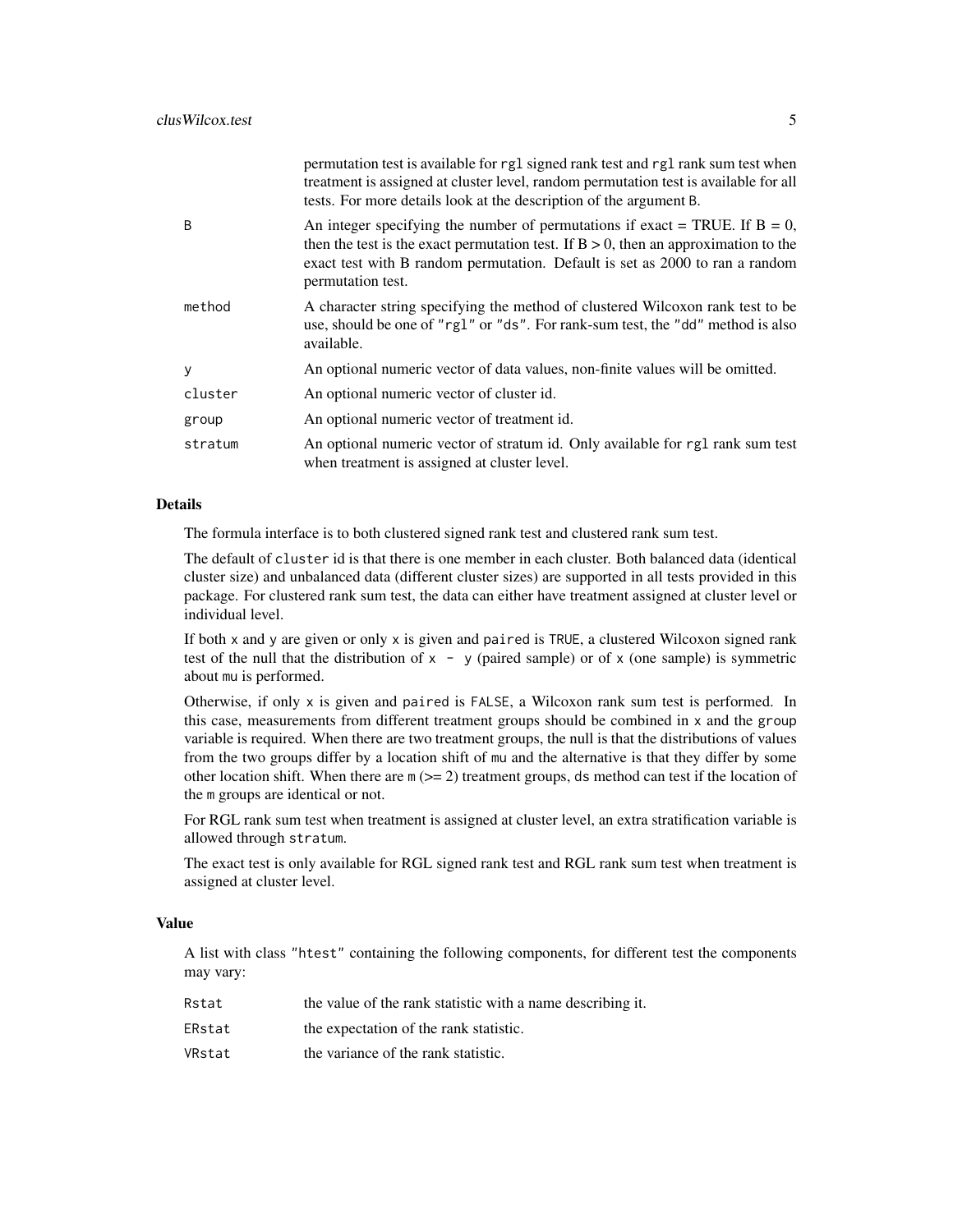| statistic   | the value of the test statistic with a name describing it.                                                                            |
|-------------|---------------------------------------------------------------------------------------------------------------------------------------|
| p.value     | the p-value for the test.                                                                                                             |
| alternative | a character string describing the alternative hypothesis.                                                                             |
| null.value  | the location parameter 'mu'.                                                                                                          |
| method      | the type of test applied.                                                                                                             |
| data.name   | a character string giving the names of the data.                                                                                      |
| balance     | a logical indicating whether the data set is balanced.                                                                                |
| ngroup      | number of treatment, will be returned if there are more than 2 treatment groups<br>and ds method is used.                             |
| df          | degrees of freedom of chi-square distribution, will be returned when there are<br>more than 2 treatment groups and ds method is used. |
| nobs        | number of observations                                                                                                                |
| nclus       | number of clusters                                                                                                                    |

#### Methods (by class)

- formula: S3 method for class 'formula'
- default: Default S3 method.

#### Warning

This function can use large amounts of memory and stack if 'exact = TRUE' and one sample is large (and even crash R if the stack limit is exceeded). Not recommended for data set with number of clusters more than 50.

#### Author(s)

Yujing Jiang

#### References

Bernard Rosner, Robert J. Glynn, Mei-Ling T. Lee (2006) *The Wilcoxon Signed Rank Test for Paired Comparisons of Clustered Data*. Biometrics, 62, 185-192.

Bernard Rosner, Robert J. Glynn, Mei-Ling T. Lee (2003) *Incorporation of Clustering Effects for the Wilcoxon Rank Sum Test: A Large-Sample Approach*. Biometrics, 59, 1089-1098.

Bernard Rosner, Robert J. Glynn, Mei-Ling T. Lee (2006) *Extension of the Rank Sum Test for Clustered Data: Two-Group Comparisons with Group*. Biometrics, 62, 1251-1259.

Somnath Datta, Glen A. Satten (2005) *Rank-Sum Tests for Clustered Data*. Journal of the American Statistical Association, 100, 908-915.

Somath Datta, Glen A. Satten (2008) *A Signed-Rank Test for Clustered Data*. Biometrics, 64, 501- 507.

Sandipan Dutta, Somnath Datta (2015) *A Rank-Sum Test for Clustered Data When the Number of Subjects in a Group within a Cluster is Informative*. Biometrics, 72, 432-440.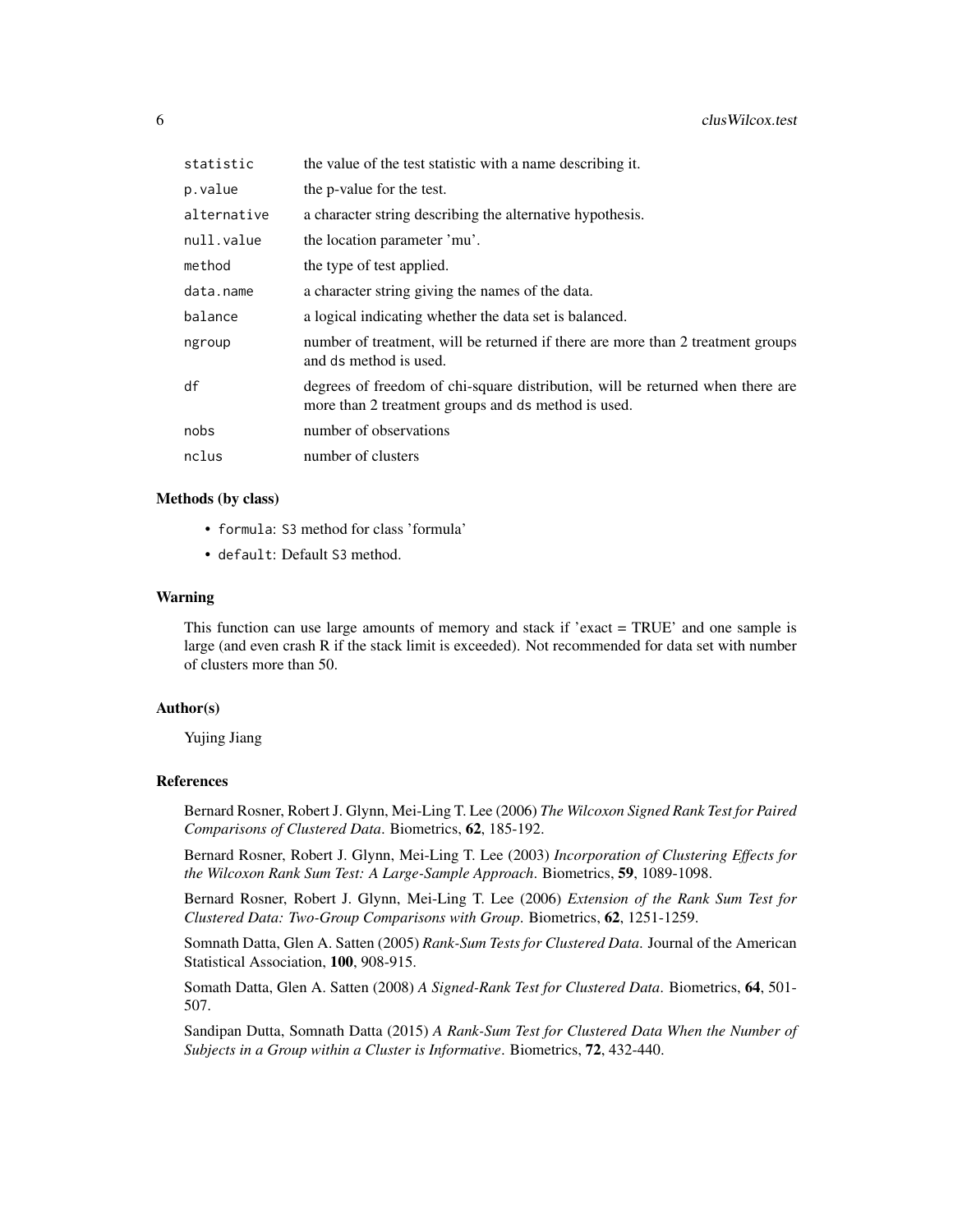#### clusWilcox.test 7

#### Examples

```
## Clustered signed rank test using RGL method.
data(crsd)
clusWilcox.test(z, cluster = id, data = crsd, paired = TRUE, method = "rgl")
## or
clusWilcox.test(z \sim cluster(id), data = crsd, paired = TRUE, method = "rgl")
## Not run: clusWilcox.test(z, cluster = id, data = crsd)
## Default is rank sum test. The group variable is required.
## End(Not run)
## Clustered rank sum test using RGL method.
data(crd)
clusWilcox.test(z \sim group + cluster(id), data = crd, method = "rgl")
## or
clusWilcox.test(z, cluster = id, group = group, data = crd, method = "rgl")
```